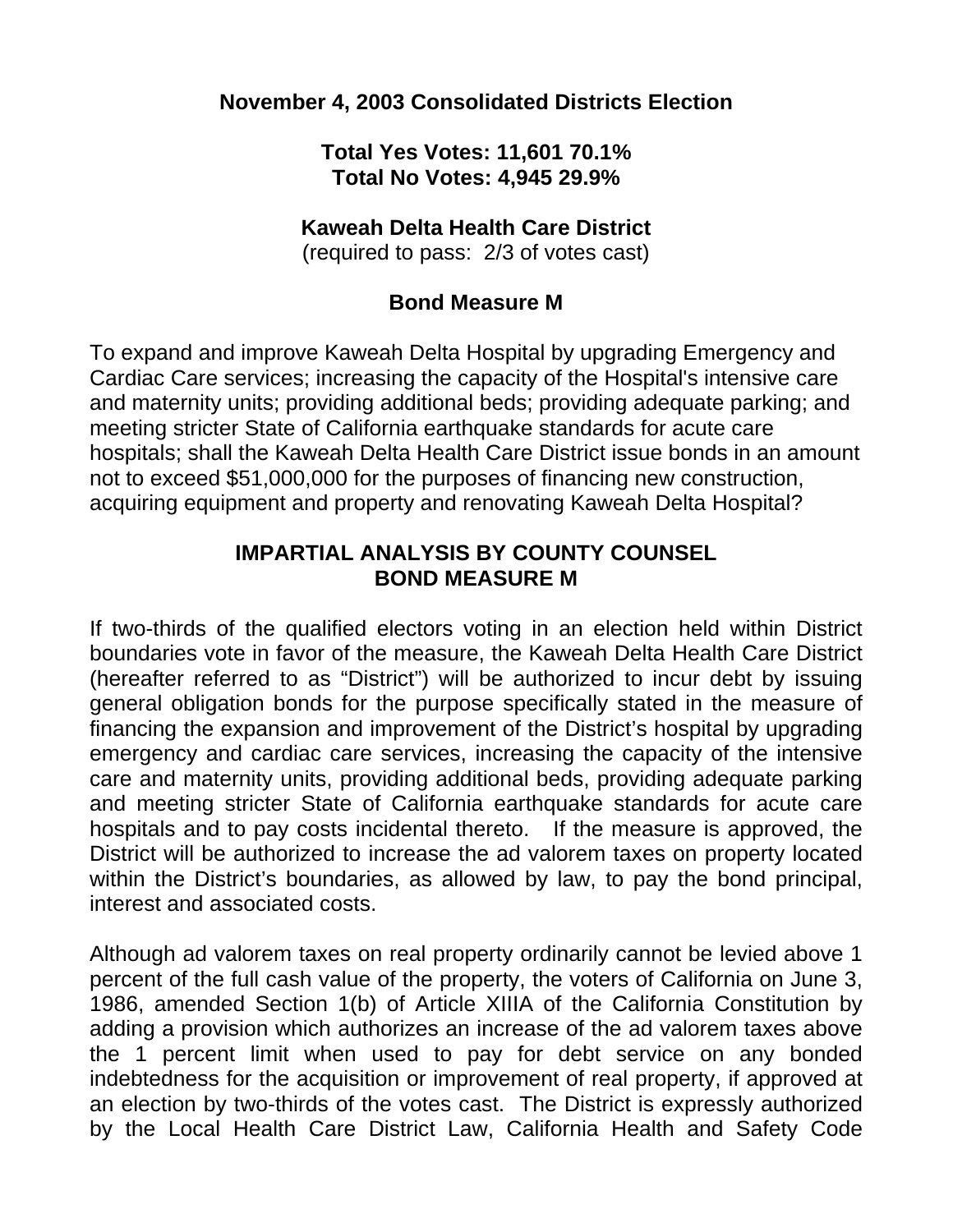section 32300 et seq. to submit this bond measure to the voters within its boundaries. The exact effect on tax rates of the issue of the bonds cannot be determined until after the bonds are sold. The District's Tax Rate Statement included in the materials on this measure published in the Voter Pamphlet provides information regarding the estimated effect on tax rates if this measure is approved.

Under this measure, the maximum principal amount of the proposed bonds is not to exceed fifty-one million dollars (\$51,000,000). The number of years the whole or any part of the bonds will remain outstanding shall not exceed thirty (30) years from the date of the bonds or the date of any series thereof. The maximum rate of interest on the bonds shall not exceed eight percent (8%) per annum. The times of the sale of the bonds and the amount sold at any given time will be governed by the needs of the District, the bond market and other factors.

This bond measure makes no change to existing law. The electors entitled to vote on this measure are the registered voters within the boundaries of the District. If the measure is not approved by at least two-thirds of the votes cast on the measure, the measure will fail and the bonds will not be issued.

KATHLEEN BALES-LANGE Tulare County Counsel

By: Julia J. Roberts Chief Deputy County Counsel

## **TAX RATE STATEMENT MEASURE M**

An election will be held in the Kaweah Delta Health Care District (the "District") on November 4, 2003, to authorize the sale of not to exceed \$51,000,000 in bonds of the District to finance hospital facilities as described in the ballot measure. If the bonds are approved, the District expects to sell the bonds in one series (but may issue the bonds in more than one series). Principal and interest on the bonds will be payable from the proceeds of tax levies made upon the taxable property in the District. The following information is provided in compliance with the California Election Code Sections 9400-9404:

1. The best estimate of the tax rate that would be required to be levied to fund this bond issue during the first fiscal year after the sale of the bonds,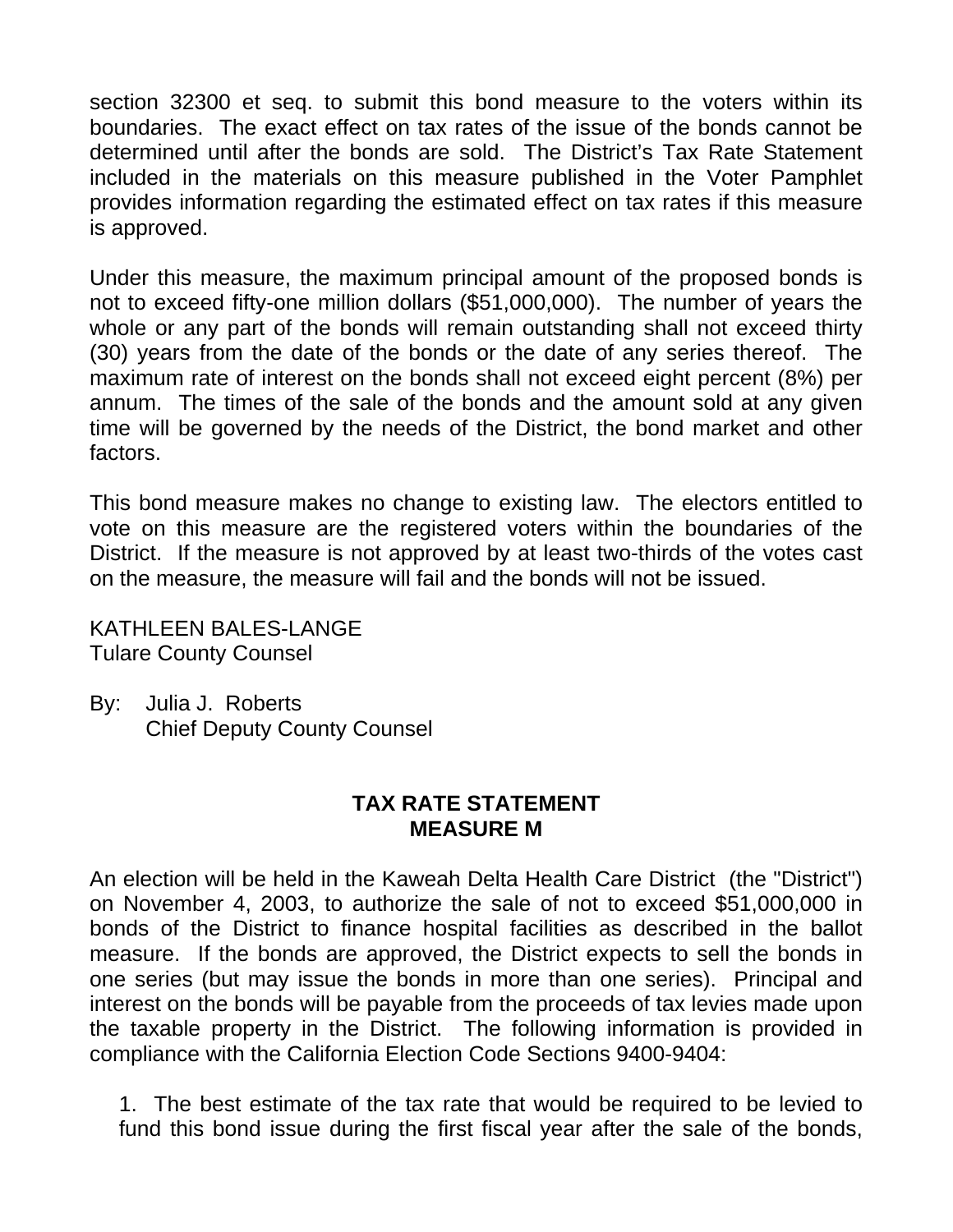based on estimated assessed valuations available at the time of filing this statement, is 3.994 cents per \$100 (\$39.94 per \$100,000) of assessed valuation in fiscal year 2003-2004.

2. The best estimate of the highest tax rate that would be required to be levied to fund this bond issue, based on estimated assessed valuations available at the time of filing this statement, is 3.994 cents per \$100 (\$39.94 per \$100,000) of assessed valuation in fiscal year 2003-2004.

The District's best estimate of the average tax rate that would be required to be levied to fund this bond issue over all of the years the bonds are expected to be outstanding is \$30.54 per \$100,000 of assessed valuation.

Voters should note that the estimated tax rates are based on the *ASSESSED VALUE* of taxable property on the Tulare County official tax rolls, *not* on the market value of property. Property owners should consult their own property tax bills to determine their property's assessed value and any applicable tax exemptions.

Attention of all voters is directed to the fact that the foregoing information is based on the District's projections and estimates only, which are not binding upon the District. The actual tax rates and the years in which they will apply may vary from those presently estimated, due to variations from these estimates in the timing of the sale of the bonds, the amount of bonds sold and market interest rates at the time of the sale, and actual assessed valuations over the term of repayment of the bonds. The date of sale and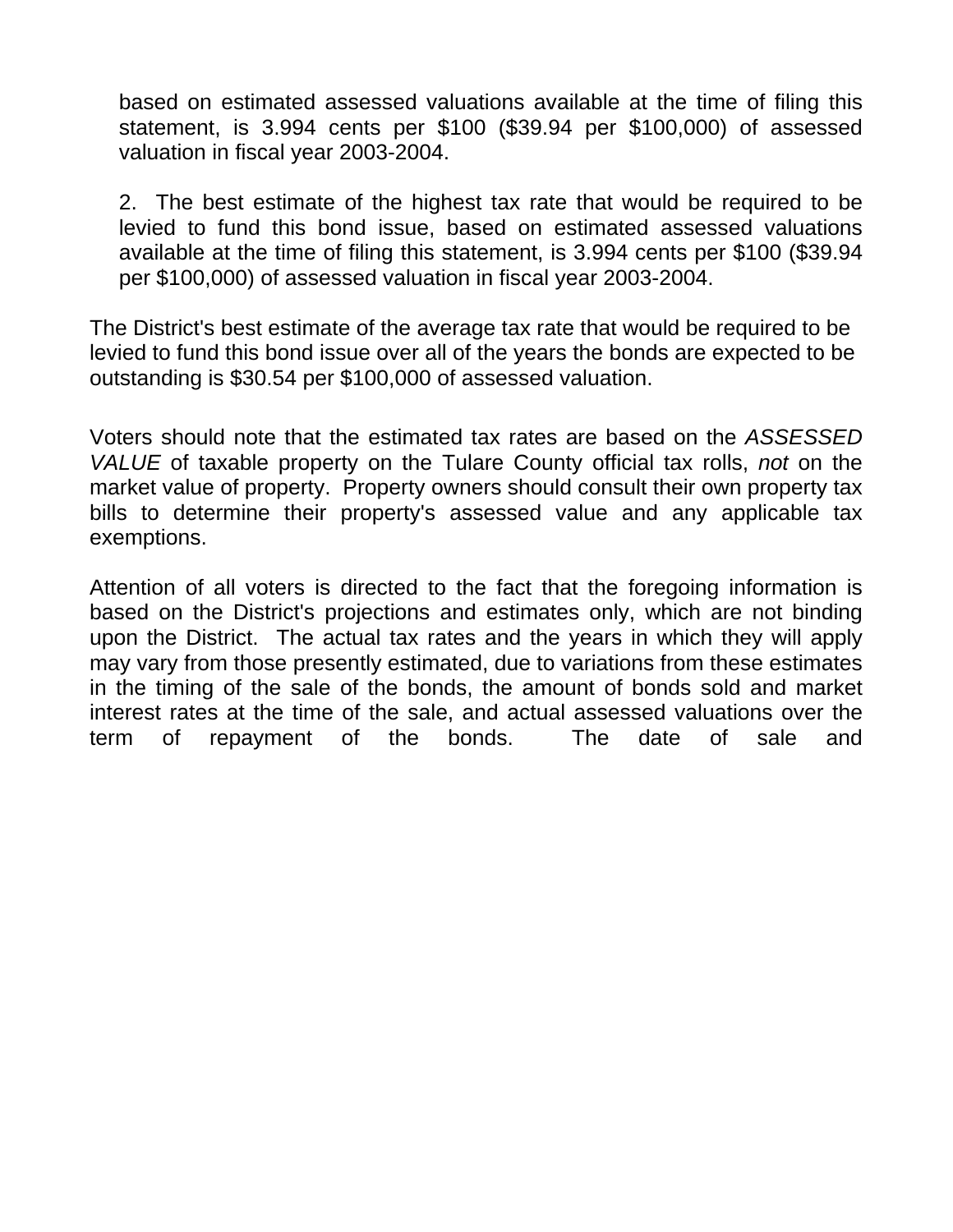the amount of bonds sold at any given time will be determined by the District based on the need for construction funds and other factors, including the legal limitations approved by a 2/3 vote. The actual interest rates at which the bonds will be sold will depend on the bond market at the time of the bond sale. Actual future assessed valuation will depend on the amount and value of taxable property within the District as determined by the County Assessor in the annual assessment and the equalization process.

Dated: July 22, 2003

s/ Toni M. Boniske, President, Board of Directors Kaweah Delta Health Care District

# **ARGUMENT IN FAVOR OF MEASURE M**

Our community depends on Kaweah Delta Hospital for primary and emergency medical care. Heart attack victims, people injured in automobile accidents, senior citizens, and young families with children receive quality medical care from Tulare County's foremost acute care provider.

Population growth is threatening the hospital's ability to provide adequate emergency medical care to our community.

In 1970, the population of Tulare County was 188,000. In 2003, the population has more than doubled to almost 400,000.

Fifteen years ago, the Emergency Department averaged fewer than 30,000 visits each year. Today, that number has more than doubled to 61,104.

This year Kaweah Delta Hospital will treat twice as many heart attack victims and cardiac patients as were treated in 1996, the first year the cardiac center opened.

Our community is suffering a shortage of doctors and nurses as well as medical facilities. Kaweah Delta Hospital has a need for approximately 100 more nurses. Physicians and surgeons are being aggressively recruited to fill critical vacancies but shortages continue.

Measure M will:

Add 135 beds to the hospital's capacity.